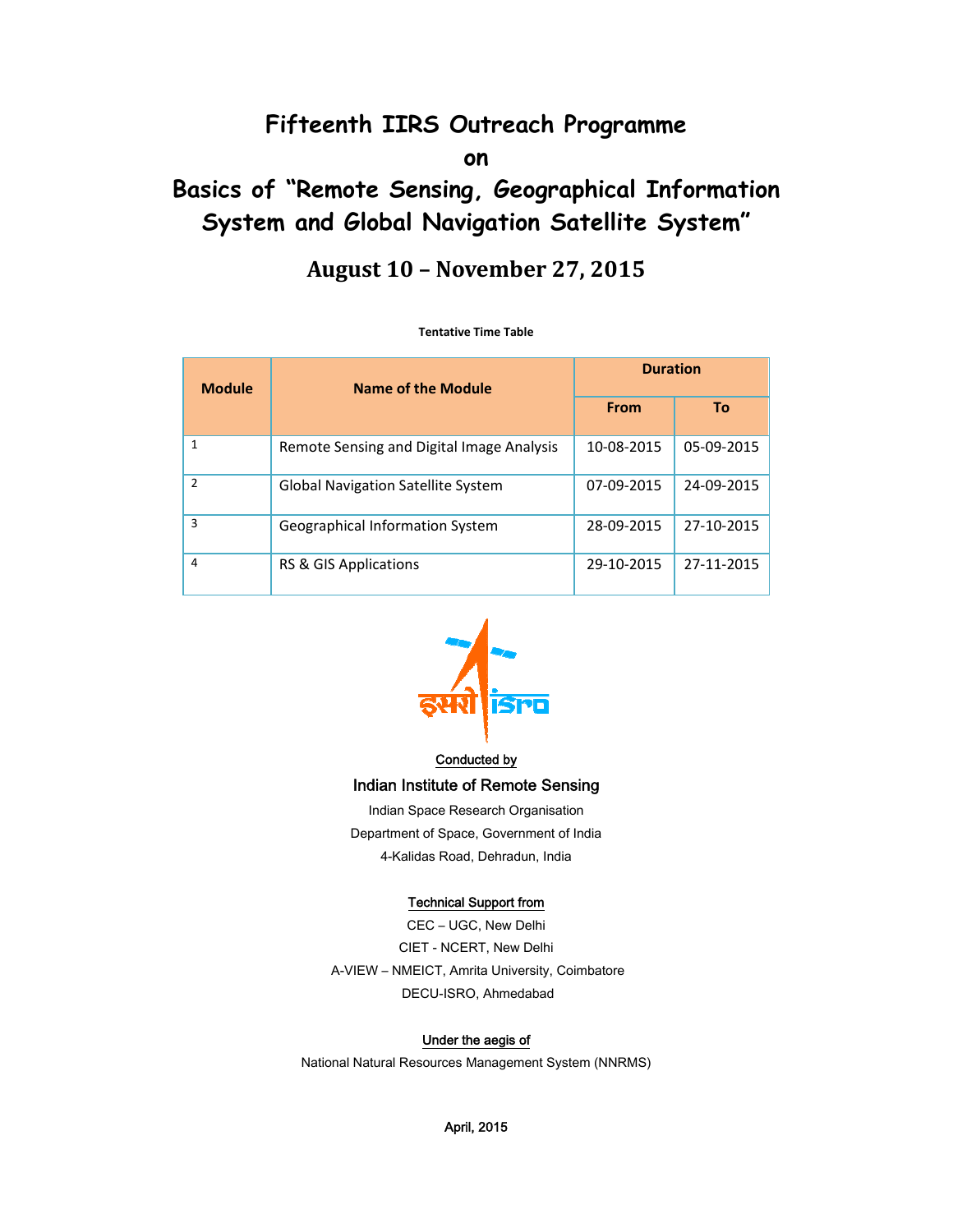#### **MODULE 1: REMOTE SENSING & DIGITAL IMAGE ANALYSIS MODULE COORDINATOR: Ms. Minakshi Kumar (minakshi@iirs.gov.in)**  *Date: 10 Aug – 03 Sep, 2015*

| <b>Date</b>            | Day                              | <b>Time</b>             | <b>Topic</b>                                                    |  |
|------------------------|----------------------------------|-------------------------|-----------------------------------------------------------------|--|
| 10 Aug 15              | Monday                           | 1600-1700 hrs           | <b>Introductory Lecture</b>                                     |  |
|                        |                                  | 1600-1700 hrs           | <b>Basic Principles of Remote Sensing</b>                       |  |
| 11 Aug 15              | Tuesday                          | 1700-1730 hrs           | Interactive Session (Query)                                     |  |
| 13 Aug 15              |                                  | 1600-1700 hrs           | Earth Observation Sensors and Platforms                         |  |
|                        | Thursday                         | 1700-1730 hrs           | Interactive Session (Query)                                     |  |
|                        |                                  | 1600-1700 hrs           | Spectral Signatures of Different Land cover Features and Visual |  |
| 14 Aug 15              | Friday                           |                         | Image interpretation                                            |  |
|                        |                                  | 1700-1730 hrs           | <b>Interactive Session (Query)</b>                              |  |
|                        |                                  |                         |                                                                 |  |
| 15 Aug 15              |                                  |                         | <b>Saturday (Independence Day)</b>                              |  |
| <b>16 Aug 15</b>       |                                  |                         | <b>Sunday</b>                                                   |  |
| 17 Aug 15              | Monday                           | <b>Offline (Morning</b> | RS and Image Interpretation (II) Practical                      |  |
|                        |                                  | Session)                |                                                                 |  |
|                        |                                  | 1600-1700 hrs           | Microwave Remote Sensing                                        |  |
|                        |                                  | 1700-1730 hrs           | Interactive Session (Query)                                     |  |
|                        | Tuesday                          | 1600-1700 hrs           | <b>Thermal Remote Sensing</b>                                   |  |
| 18 Aug 15              |                                  | 1700-1730 hrs           | Interactive Session (Query)                                     |  |
|                        | Wednesday                        | 1600-1700 hrs           | Digital Image Processing: Basic Concepts Rectification and      |  |
| 19 Aug 15              |                                  |                         | Registration                                                    |  |
|                        |                                  | 1700-1730 hrs           | Interactive Session (Query)                                     |  |
| 20 Aug 15              | Thursday                         | 1600-1700 hrs           | Image Enhancement techniques                                    |  |
|                        |                                  | 1700-1730 hrs           | Interactive Session (Query)                                     |  |
| 21 Aug 15              | Friday                           | 1600-1700 hrs           | Image Classification Techniques and Accuracy Assessment         |  |
|                        |                                  | 1700-1730 hrs           | Interactive Session (Query)                                     |  |
| 22 Aug 15              | Saturday                         |                         |                                                                 |  |
| 23 Aug 15              |                                  | Sunday                  |                                                                 |  |
| 24 Aug 15              | Monday                           | Offline - as per        | Image Processing Hands-on                                       |  |
|                        |                                  | computer lab            |                                                                 |  |
|                        |                                  | availability            |                                                                 |  |
| 25 Aug 15              |                                  | <b>Offline (Morning</b> | Image Processing Hands-on and Practical Assignment              |  |
|                        | Tuesday                          | Session)                |                                                                 |  |
|                        |                                  | 1700-1730 hrs           | Interactive Session (Query)                                     |  |
| 26 Aug 15              |                                  | 1600-1700 hrs           | <b>Demonstration: Image Processing</b>                          |  |
|                        | Wednesday                        | 1700-1730 hrs           | Interactive Session (Query)                                     |  |
| 27 Aug 15              | Thursday                         | To be decided           |                                                                 |  |
| <b>28 Aug 15</b>       | <b>Friday Onam</b>               |                         |                                                                 |  |
| 29 Aug 15              | <b>Saturday</b><br><b>Sunday</b> |                         |                                                                 |  |
| 30 Aug 15<br>31 Aug 15 | Monday                           |                         | <b>Hyperspectral Remote Sensing</b>                             |  |
|                        |                                  | 1600-1700 hrs           |                                                                 |  |
|                        |                                  | 1700-1730 hrs           | Interactive Session (Query)                                     |  |
| 1 Sep 15               |                                  | 1600-1700 hrs           | Overview of Open Source Tools - I                               |  |
|                        | Tuesday                          | 1700-1730 hrs           | Interactive Session (Query)                                     |  |
| 2 Sep 15               |                                  | 1600-1700 hrs           | Overview of Open Source Tools - II                              |  |
|                        | Wednesday                        | 1700-1730 hrs           | Interactive Session (Query)                                     |  |
| 3 Sep 15               | Thursday                         | Offline - as per        | Practical Assignment submission and evaluation.                 |  |
|                        |                                  | computer lab            |                                                                 |  |
|                        |                                  | availability            |                                                                 |  |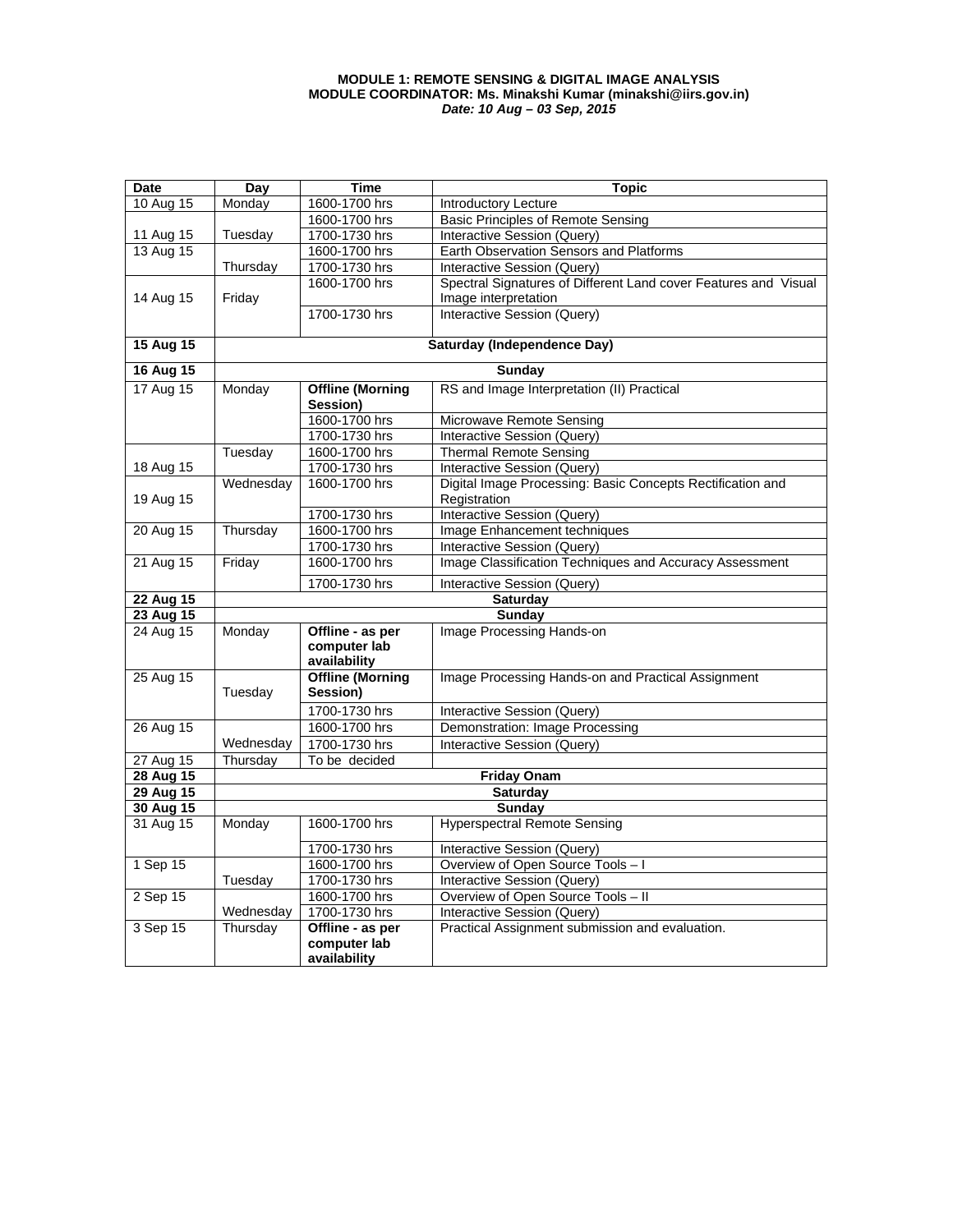#### **MODULE 2: GLOBAL NAVIGATION SATELLITE SYSTEM MODULE COORDINATOR: Shri Ashutosh Bhardwaj (ashutosh@iirs.gov.in) Date: 07 Sep – 21 Sep, 2015**

| <b>Date</b>               | Day                     | <b>Time</b>                          | <b>Topic</b>                                                               |
|---------------------------|-------------------------|--------------------------------------|----------------------------------------------------------------------------|
| 7 Sep 15                  | Monday                  | 1600-1700 hrs                        | Introduction to GPS and GNSS                                               |
|                           |                         | 1700-1730 hrs                        | Interactive Session (Query)                                                |
| 8 Sep 15                  | Tuesday                 | 1600-1700 hrs                        | GPS receivers, processing methods, errors and accuracy                     |
|                           |                         | 1700-1730 hrs                        | Interactive Session (Query)                                                |
| 9 Sep 15                  | Wednesday               | 1600-1700 hrs                        | Satellites based Augmentation systems                                      |
|                           |                         | 1700-1730 hrs                        | Interactive Session (Query)                                                |
| 10 Sep 15                 | Thursday                | 1600-1700 hrs                        | GPS signal characteristics, Data formats (broadcast, precise<br>ephemeris) |
|                           |                         | 1700-1730 hrs                        | <b>Interactive Session (Query)</b>                                         |
| 11 Sep 15                 | Friday                  | 1600-1700 hrs                        | Demonstration on Data collection using Geodetic receivers<br>(recorded)    |
|                           |                         | 1700-1730 hrs                        | Interactive Session (Query)                                                |
| 12 Sep 15                 | <b>Saturday</b>         |                                      |                                                                            |
| 13 Sep 15                 | Sunday                  |                                      |                                                                            |
| 14 Sep 15                 | Monday                  | 1600-1700 hrs                        | Mobile Mapping                                                             |
|                           |                         |                                      | Interactive Session (Query)                                                |
| 15 Sep 15                 | Tuesday                 | 1600-1700 hrs                        | Indian Regional Navigation Satellite System (IRNSS)                        |
|                           |                         | 1700-1730 hrs                        | Interactive Session (Query)                                                |
| 16 Sep 15                 | Wednesday               | 1600-1700 hrs                        | GPS Aided and GEO Augmented Navigation (GAGAN)                             |
|                           |                         | 1700-1730 hrs                        | Interactive Session (Query)                                                |
| 17 Sep 15                 | <b>Ganesh Chaturthi</b> |                                      |                                                                            |
| 19 Sep 15                 | <b>Saturday</b>         |                                      |                                                                            |
| 20 Sep 15                 | Sunday                  |                                      |                                                                            |
| 21 Sep 15                 | Monday                  | 1600-1700 hrs                        | <b>GNSS Radio Occultation</b>                                              |
|                           |                         | 1700-1730 hrs                        | Interactive Session (Query)                                                |
| <b>Module -2 Complete</b> |                         |                                      |                                                                            |
| 22 Sep 15                 | <b>Thursday</b>         | <b>Exam Module-1 Morning Session</b> |                                                                            |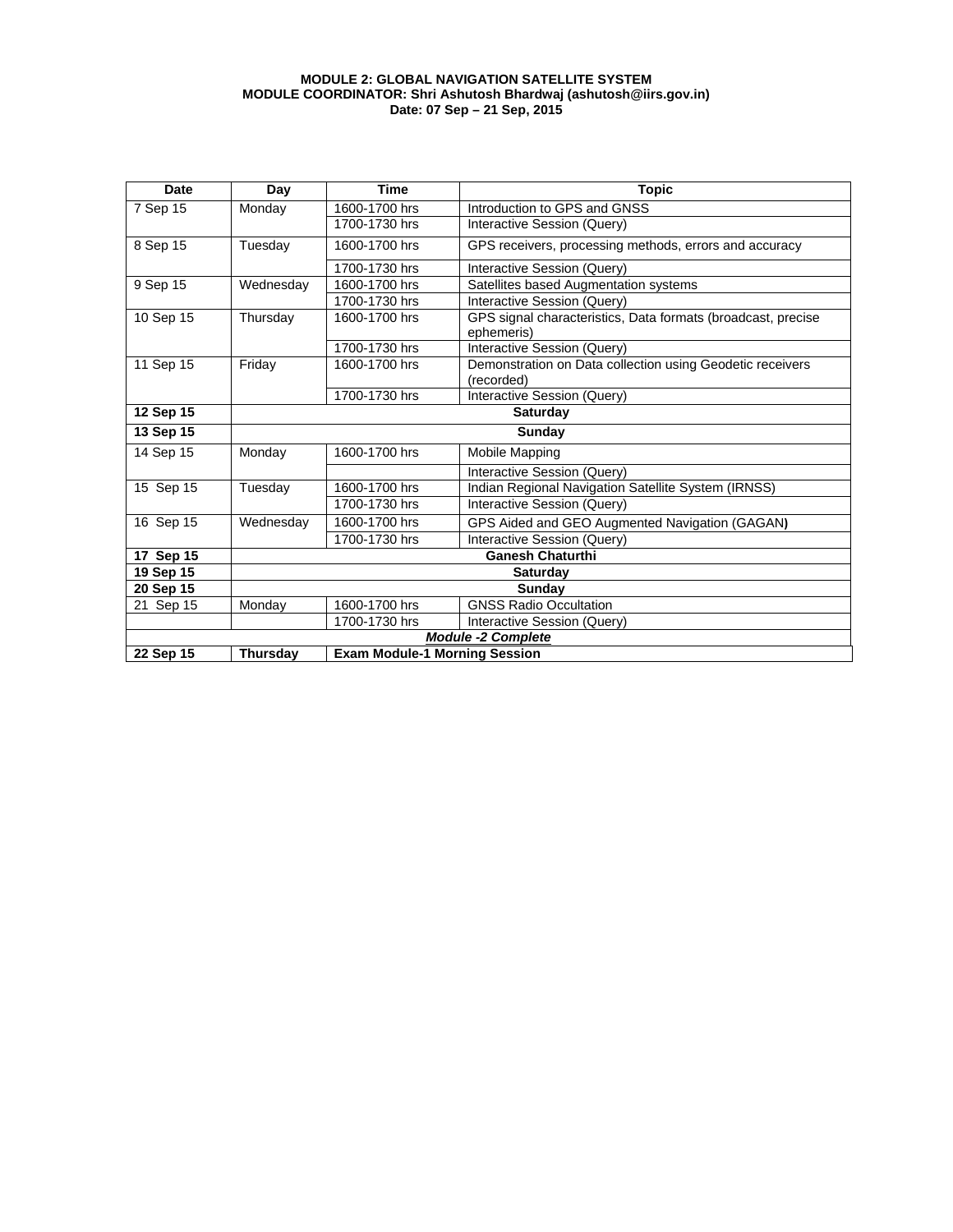#### **MODULE 3: GEOGRAPHICAL INFORMATION SYSTEM MODULE COORDINATOR: Shri Prasun Kumar Gupta (prasun@iirs.gov.in) Date: 24 Sept – 27 Oct, 2015**

| Date       | Day           | Time           | <b>Topic</b>                                               |
|------------|---------------|----------------|------------------------------------------------------------|
| 24 Sep 15  | Thursday      | 1600-1700 hrs  | Introduction to GIS                                        |
|            |               |                |                                                            |
|            |               | 1700-1730 hrs  | Interactive Session (Query)                                |
| 25 Sept 15 | Friday        | 1600-1700 hrs  | Geographic Phenomena, Concepts and examples                |
|            |               | 1700-1730 hrs  | Interactive Session (Query)                                |
| 28 Sept 15 | Mondav        | 1600-1700 hrs  | Data Inputting and Editing in GIS                          |
|            |               | 1700-1730 hrs  | Interactive Session (Query)                                |
| 29 Sept 15 | Tuesday       | 1600-1700 hrs  | Non-Spatial Data Models                                    |
|            |               | 1700-1730 hrs  | Interactive Session (Query)                                |
| 30 Sept 15 | Wednesday     | 1600-1700 hrs  | Database concepts and Spatial Data Models Data formats and |
|            |               |                | structures                                                 |
|            |               | 1700-1730 hrs  | Interactive Session (Query)                                |
| 01 Oct 15  | Thursday      | 1600-1700 hrs  | Demo of QGIS Software - Session 01:                        |
|            |               |                | (Introduction to Open source (& Free) GIS s/w):            |
|            |               |                |                                                            |
|            |               |                | Adding GIS Data                                            |
|            |               |                | Attribute table & identity tool                            |
|            |               |                | Change symbology                                           |
|            |               |                | Create map composers                                       |
|            |               | 1700-1730 hrs  | Interactive Session (Query)                                |
| 02 Oct 15  |               |                | Mahatma Gandhi's B'day                                     |
| 05 Oct 15  | Monday        | 1600-1700 hrs  | Demo of QGIS Software - Session 02:                        |
|            |               |                | (Plugins, Projection & Geo-referencing)                    |
|            |               |                | Manage plugins<br>$\bullet$                                |
|            |               |                | CRS & EPSG<br>$\bullet$                                    |
|            |               |                | Geo-referencing & Tie-points                               |
|            |               |                | <b>RMSE &amp; Rectification</b>                            |
|            |               |                | Interactive Session (Query)                                |
|            | Tuesday       | 1700-1730 hrs  |                                                            |
| 06 Oct 15  |               | 1600-1700 hrs  | Demo of QGIS Software - Session 03:                        |
|            |               |                | (Data Creation/Vector Generation)                          |
|            |               |                | Digitization<br>$\bullet$                                  |
|            |               |                | Setting digitizing environment                             |
|            |               |                | Adding attributes to layer                                 |
|            |               |                | Editing digitized layer                                    |
|            |               | 1700-1730 hrs  | Interactive Session (Query)                                |
| 7 Oct 15   | Wednesday     | 1600-1700 hrs  | Map Projection Concepts & Use in RS & GIS                  |
|            |               | 1700-1730 hrs  | Interactive Session (Query)                                |
| 8 Oct 15   | Thursday      | 1600-1700 hrs  | Spatial Analysis- Introductory Concepts and Overview       |
|            |               | 1700-1730 hrs  | Interactive Session (Query)                                |
| 9 Oct 15   | Friday        | 1600-1700 hrs  | Spatial Analysis- Functionality and Tools                  |
|            |               | 1700-1730 hrs  | Interactive Session (Query)                                |
| 10 Oct 15  |               |                | Saturday                                                   |
| 11 Oct 15  |               |                | Sunday                                                     |
| 12 Oct 15  | Monday        | 1600-1700 hrs  | Demo of QGIS Software - Session 04                         |
|            |               |                | (Attribute & Spatial Queries)                              |
|            |               |                | $\bullet$                                                  |
|            |               |                | <b>Attribute Queries</b>                                   |
|            |               |                | <b>Spatial Queries</b>                                     |
|            |               |                | NEW: Linking spatial & non-spatial data                    |
| 13 Oct 15  |               | 1600-1700 hrs  | Spatial Data Management using RDBMS-Demo on PostGRE        |
|            | Tuesday       |                | SQL+ Post GIS                                              |
|            |               | 1700-1730 hrs  | Interactive Session (Query)                                |
| 14 Oct 15  |               | 1600-1700 hrs  | Geo-Web Services Concept & Applications-Live Demo          |
|            | Wednesday     | 1700-1730 hrs  | Interactive Session (Query)                                |
| 15 Oct 15  |               | 1600-1700 hrs  | Catalogue Services- Geonetwork and mock demo               |
|            | Thursday      | 1700-1730 hrs  | Interactive Session (Query)                                |
|            |               |                |                                                            |
| 16 Oct 15  | Friday        | 1600-1700 hrs  | Map & 3D Visualization                                     |
|            |               |                |                                                            |
|            |               | 1700-1730 hrs  | Interactive Session (Query)                                |
| 17 Oct 15  |               |                | Saturday                                                   |
| 18 Oct 15  |               |                | Sunday                                                     |
| 19 Oct 15  | Monday        | 1600-1700 hrs  | Data Quality & Policies OGC, NSDI & GSDI initiatives.      |
|            |               |                | Discussion on Internet resources                           |
|            |               | 1700-1730 hrs  | Interactive Session (Query)                                |
| 20 Oct 15  | Tuesday       | 1600-1700 hrs  | Network Analysis                                           |
|            |               | 1700-1730 hrs  | Interactive Session (Query)                                |
| 21 Oct 15  | Masha Asthami |                |                                                            |
| 22 Oct 15  |               |                | <b>Dussehra</b>                                            |
|            |               |                |                                                            |
| 26 Oct 15  | Monday        | 1600-1700 hrs. | Advances/Trends in GIS                                     |
|            |               | 1700-1730 hrs. | Interactive Session (Query)                                |
| 27 Oct 15  | Tuesday       | 1600-1700 hrs. | ISRO Bhuvan Geo Portal Applications                        |
|            |               | 1700-1730 hrs. | Interactive Session (Query)                                |